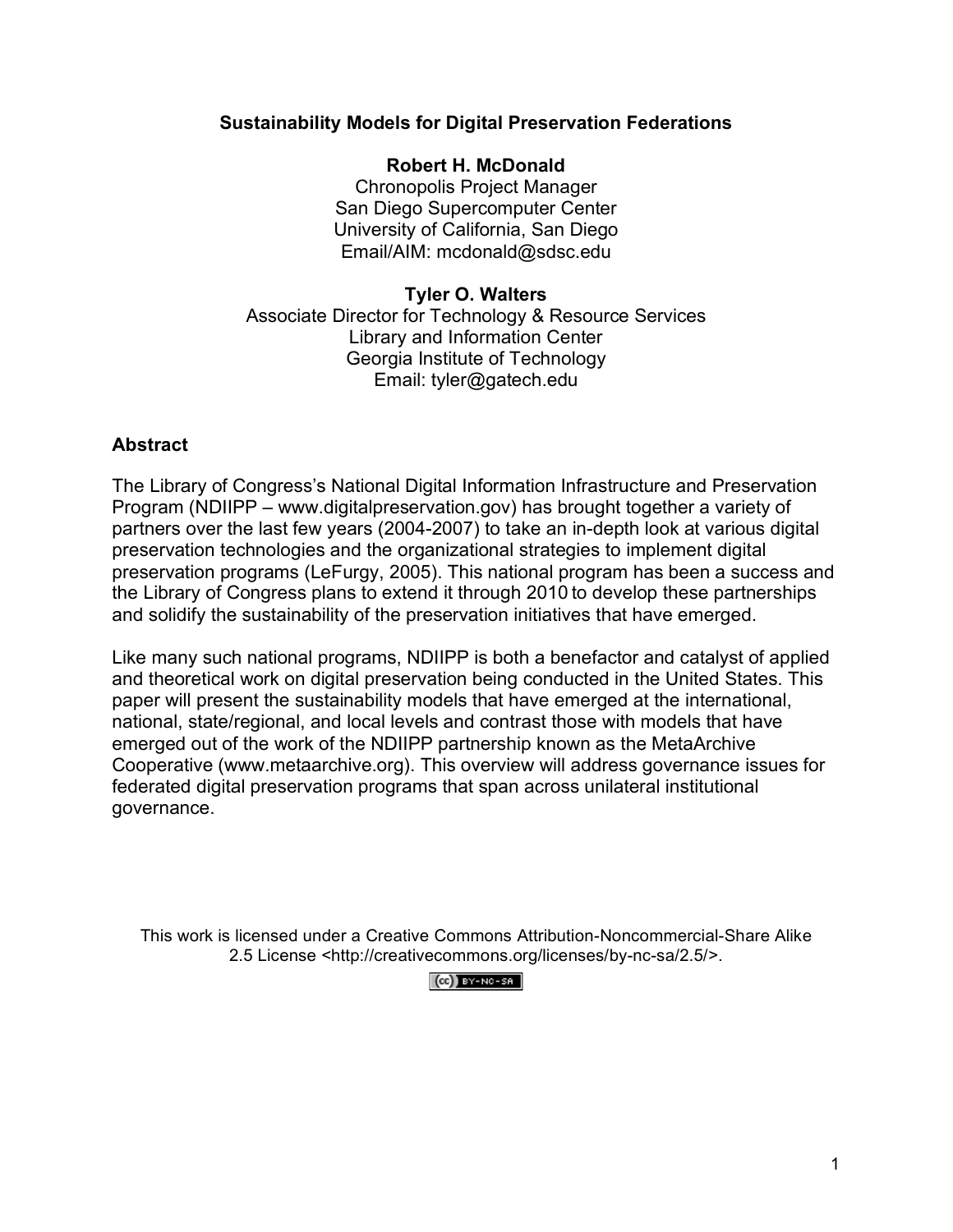#### **Introduction**

Based on the major findings published in the Task Force on Archiving of Digital Information (Waters and Garrett, 1996) it was clear to the authors as early as the mid-90s that:

*Long-term preservation of digital information on a scale adequate for the demands of future research and scholarship will require a deep infrastructure capable of supporting a distributed system of digital archives.*

This paper explores current and proposed models of governance and institutional support for the sustainability of digital preservation initiatives, evolving over the course of the last ten years. As most of these programs have evolved in the last five years, it is critically important to combine information on them into a single document that reviews governance and sustainability and discusses options for future growth. This type of medium-range planning (Barton and Walker, 2003) will be necessary for digital preservation programs at all levels as the growth of born digital information begins to outweigh that of print collections (Beagrie and Greenstein, 1998). Curators of these digital resources (Hedstrom and Montgomery, 1998) will become the collaborative stewards of information, existing across many types of unilateral entities and will be responsible for building the basic collaborative infrastructures necessary to support a distributed system of digital preservation archives. The management and organizational skills curators will need to accomplish this monumental task will also be examined.

#### **Organizational and Governance Models for Digital Preservation**

In his 2003 Council on Library and Information Resources Report on National Digital Preservation Initiatives, Neil Beagrie utilized surveys and personal correspondence to construct an overview of national-level digital preservation initiatives. His purpose was to provide an event horizon for the newly formed Library of Congress NDIIPP program. In this document, we will take a similar approach. However, the authors will draw from selected examples to further elucidate the semantic model for digital preservation collaboration described in the diagram below. Figure 1 shows a prototypical collection disbursement across the digital preservation collaborative spectrum. This includes preservation components at the local institutional level, the state or regional levels, as well as the national and international levels. In the following sections, these layers are broken down with current examples to show the benefits and collaboration involved. It is envisioned that private and non-governmental entities will overlap with collaborations at the state, regional, national, or international levels depending on their funding and the missions of their charter institutions.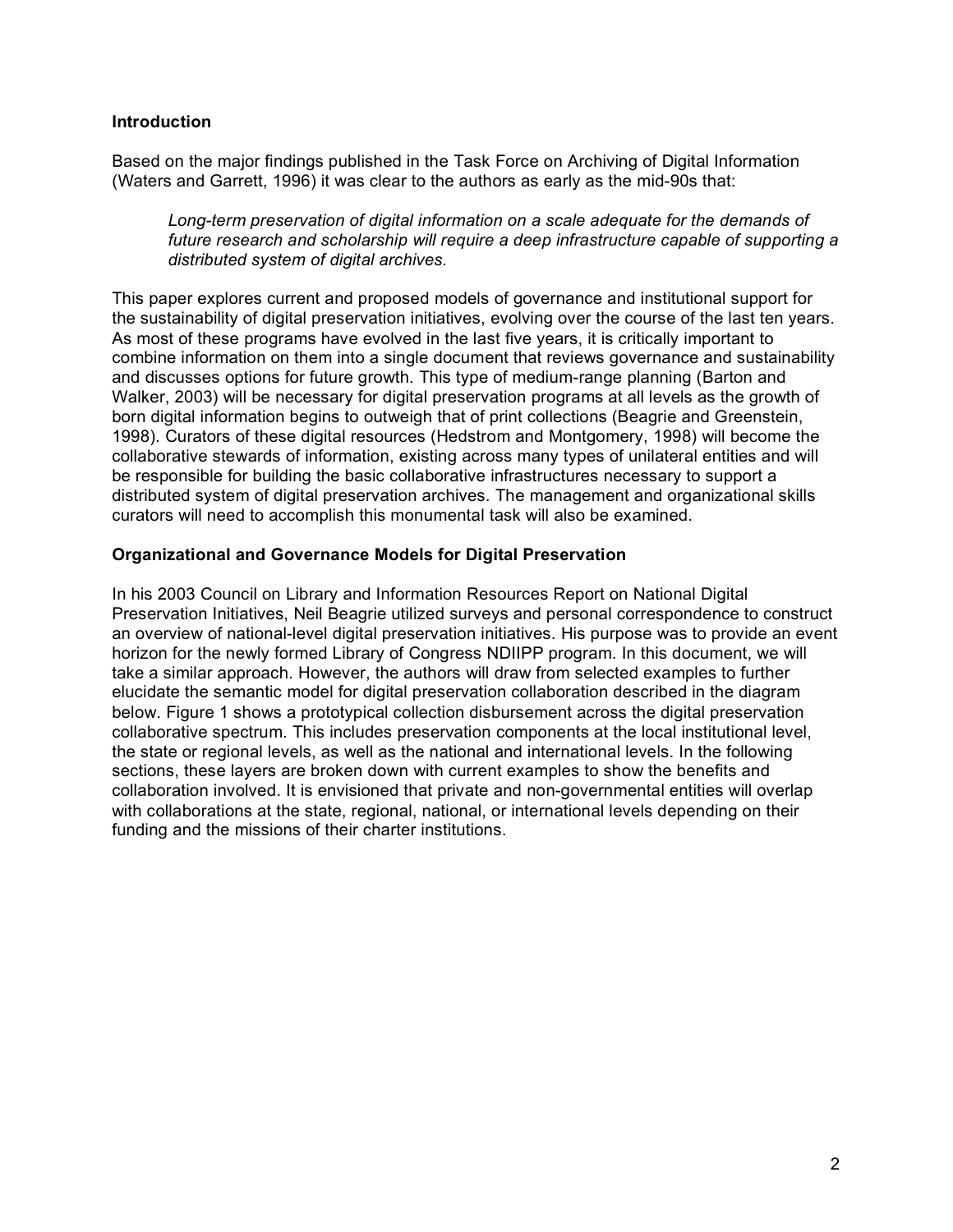

**Figure 1** – Figure 1 shows a model comparison of four collections (**A, B, C, D**) as ingested within the collaborative data curation layers of sustainable governance. **Model A** shows a collection that is of moderate size but that has immense value to the public. **Model B** shows a collection that is of value only to the local organization. **Model C** shows a collection that is too large in size to be stored locally and is being curated at a state/regional/private consortium to take advantage of infrastructure scalability. **Model D** is most likely a large scientific data set that is being stored locally for short-term use and being stored nationally and internationally for longterm reuse and preservation. Note that data sets are discoverable from any repository layer regardless of where data is stored.

In order to understand how these layers of collaboration will function across homogeneous and oftentimes institutional-based repositories, concrete examples are given. The following examples highlight an individual collaboration that is either ongoing or in initial stages and then a collection of data or digital objects that is related to the project. Each collection is described within the parameters of generic collections A, B, C, and D in Figure 1. A fifth model type, used as a framework by non-governmental member-based organizations operating under nonprofit status, will also be discussed. This fifth model is similar to the national or regional models shown above depending on the mandate of the organization.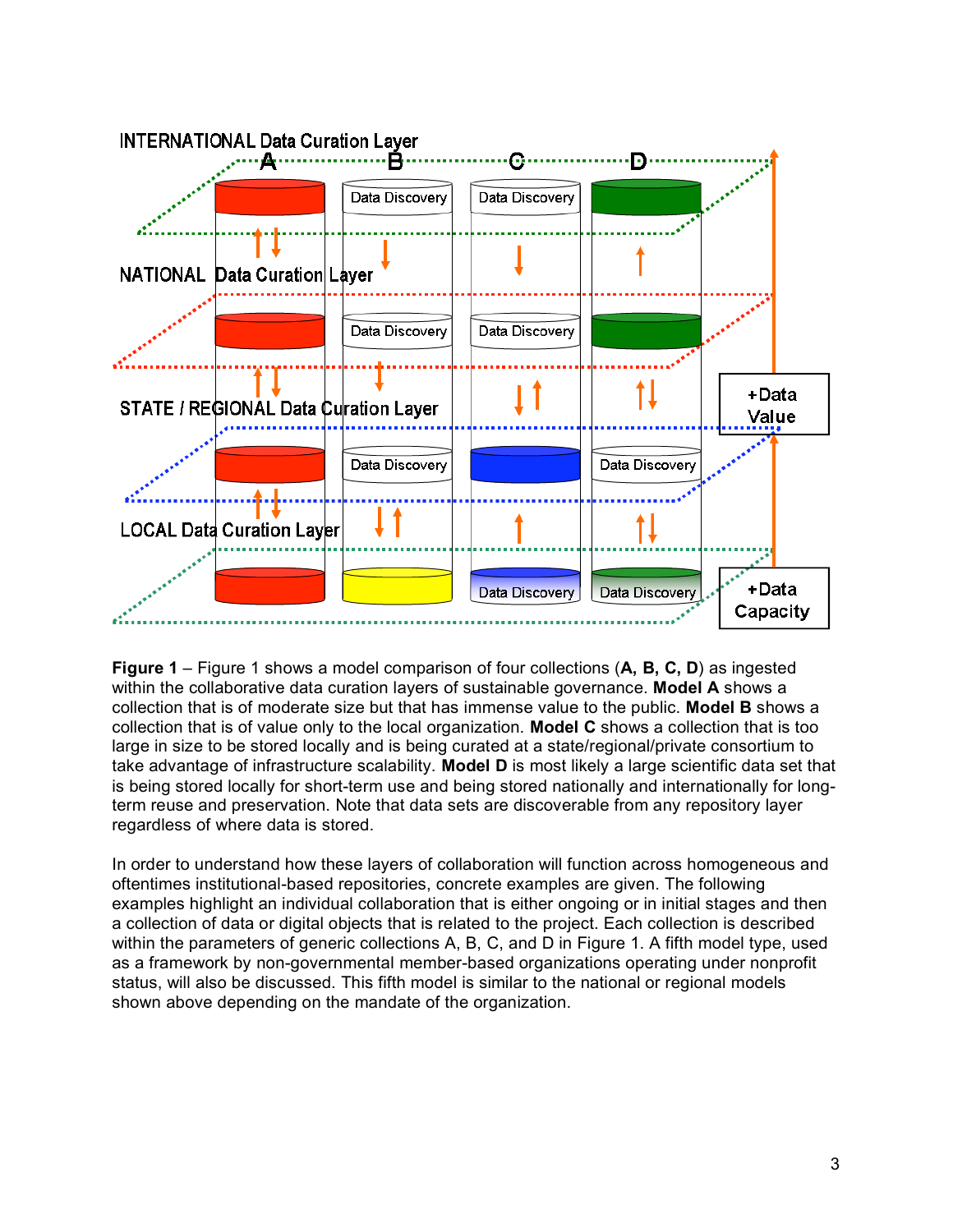## *International*

The International Internet Preservation Consortium (IIPC, 2007) provides a perfect example of international collaboration. This group is comprised of the following partners:

- Bibliotheque Nationale de France (National Library of France)
- British Library
- The European Archive Foundation
- Internet Archive (U.S.)
- Kansalliskirjasto (The National Library, Finland)
- Koninklijke Bibliotheek (National Library of the Netherlands)
- Kungl. Biblioteket, National Library of Sweden
- Landsbokasafn Islands Haskolabokasafn (National and University Library of Iceland)
- Library and Archives Canada
- Library of Congress (U.S.)
- The Library of Virginia (U.S.)
- Národní Knihovna České Republiky (National Library of the Czech Republic)
- National Archives and Records Administration (U.S.)
- National Library of Australia
- Netarchive.dk (The Royal Library, Denmark)
- Nasjonalbiblioteket (The National Library of Norway)
- Schweizerischen Nationalbibliothek (NB)(Swiss National Library)

The IIPC is comprised of state and national libraries and private and non-governmental agencies working to preserve Internet content that spans the globe. During the course of this initiative, the content involved will represent content Model A and possibly content Model D in Figure 1 in that the web content will have a local home and be collected at the state/regional/non-governmental agency level as well as at the national level by the appropriate national library. This material will inevitably grow to such a state and size that only like-minded national libraries or independent entities such as Internet Archive or Chronopolis ™ (Moore et. al, 2005) will be able to provide adequate storage, thus making some of this content fit within Model D and requiring deep infrastructure to support large-scale web archiving.

## *National*

Work done by the U.S. Library of Congress within the MetaArchive Cooperative illustrates how national projects can fit within the multiple layers (local/state/regional) of the model represented in Figure 1. The authors would like to point out that currently there are national programs well underway in Australia, Canada, France, Germany, Italy, Netherlands, and the United Kingdom at a variety of levels and governance. However, most follow the national library or national archives model for collaboration, and some, but not all have digital depository status as part of their national legal mandate.

The NDIIPP Partnership sponsored by the Library of Congress started work in 2004 creating eight original partnerships (LeFurgy, 2005). These partnerships were designed to fit the model of collaboration shown in Figure 1 with the Library of Congress being the national entity and the eight partnerships serving as state/regional aggregators of content. This program required that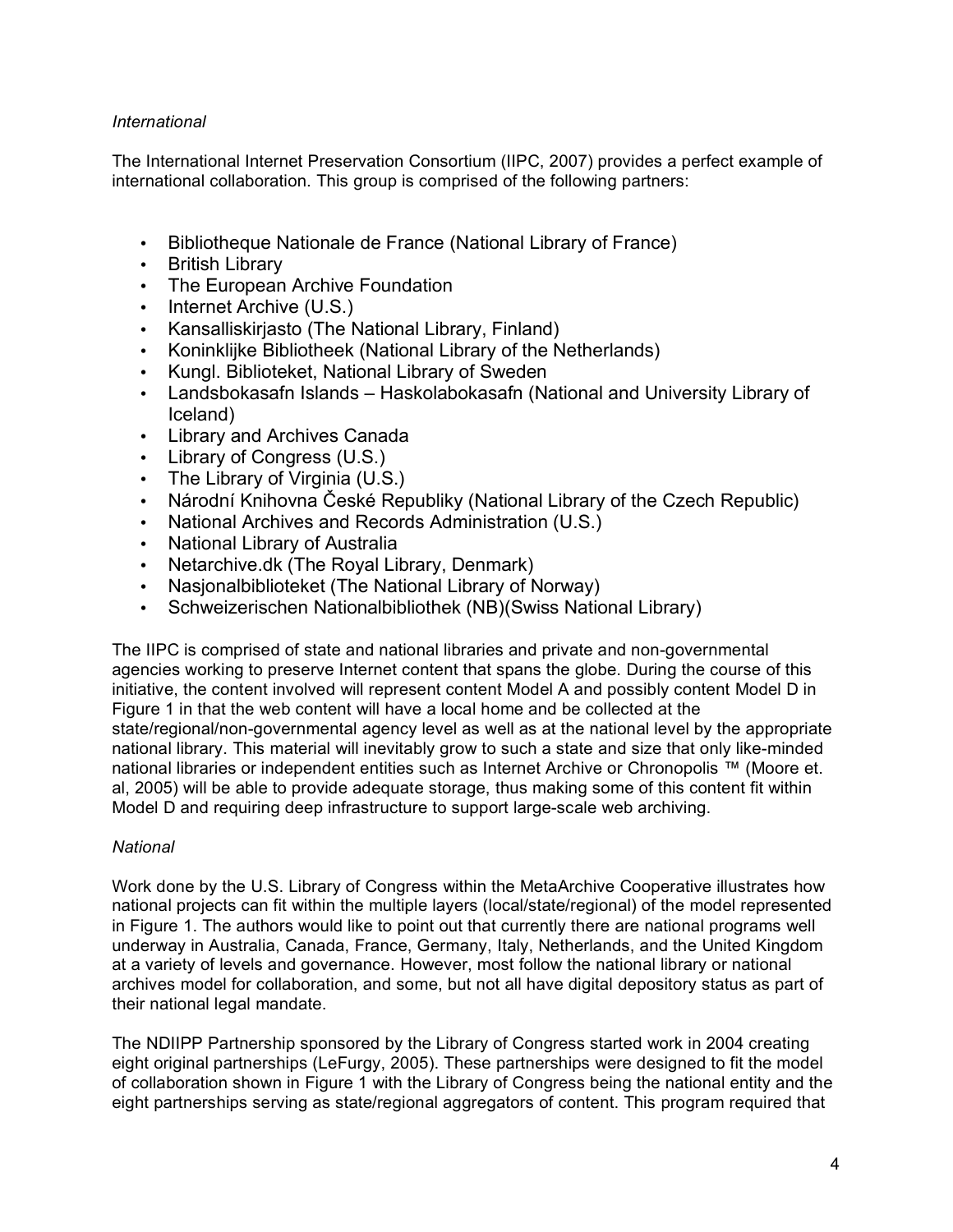the digital content already exist at the local institutional level for funding to occur. The MetaArchive Cooperative (Arms, McDonald, Nicol, Walters, 2005) was a prototypical NDIIPP partnership, albeit one of the largest partnerships funded under NDIIPP as it brought together southeastern cultural heritage materials from the primary local institutions represented by the research libraries of Auburn University, Emory University, Florida State University, Georgia Institute of Technology, University of Louisville, and the Virginia Polytechnic Institute and State University.

## *State/Regional*

In this layer, we will look at two models, one which falls under state university governance and one which falls under a state agency governance model. These examples are the University of California (UC) California Digital Library's (CDL) Digital Preservation Repository (DPR) and the State Library of Virginia's Archiving the Web Program. Both of these programs are working to preserve content for their parent institutions, in this case the University of California and the State of Virginia.

CDL is examining programs that benefit all ten of the UC system campuses as well as their respective research libraries, thus fitting Models A, B, and C in Figure 1. Content such as that hosted in the Calisphere collection, which is ingested into the DPR via local selection at a UC system research library, fits the framework of Model A. This collection is brought into an aggregated collection like Calisphere, which, depending on content, would reach a national and/or international preservation level in terms of representing the history of the State of California. Representative of Model B, content that is strictly local in importance, such as archival business or legal records, would have a short life-time retention cycle. Content such as large-scale web crawls of the entire UC system possibly can be stored in local infrastructures, but would require tremendous resources and is representative of Model C.

The State Library of Virginia is archiving web sites based on a hierarchal system tied to various Executive Administrations of the State of Virginia. While this is analogous to work being done on a national level by the U.S. National Archives and Records Administration (NARA) Electronic Records Archives (ERA) (NARA, 2007), it is becoming an increasing burden for state archives and libraries to host archival and access copies of this born digital material. Parts of this test case were accomplished in conjunction with the private entity Internet Archive and their Archive-It program. More needs to be done to distribute the infrastructure necessary to preserve this material. How can entities such as a state university system library support organization, like CDL, and their respective state libraries and archives, work to provide state and regional infrastructures that are supported by national and international replication?

## *Local*

To provide examples of local models, the authors will examine a prototypical IR and its place within the state/regional and national context. The Georgia Tech institutional repository, SMARTech, has been in operation since 2004 and contains about 11,000 items. In the past year, it has been searched over 1 million times and nearly 500,000 items were downloaded. Powered by the DSpace open-source software, it contains a heterogeneous mix of annual reports, conference papers and audio/video of sessions, lecture series materials and recorded symposia, pre-prints and post-prints, proceedings, research and technical reports, white papers and work papers series, theses and dissertations, and other student works. Initiated and supported centrally by the Georgia Tech Library and Information Center, this repository is far from being an isolated entity.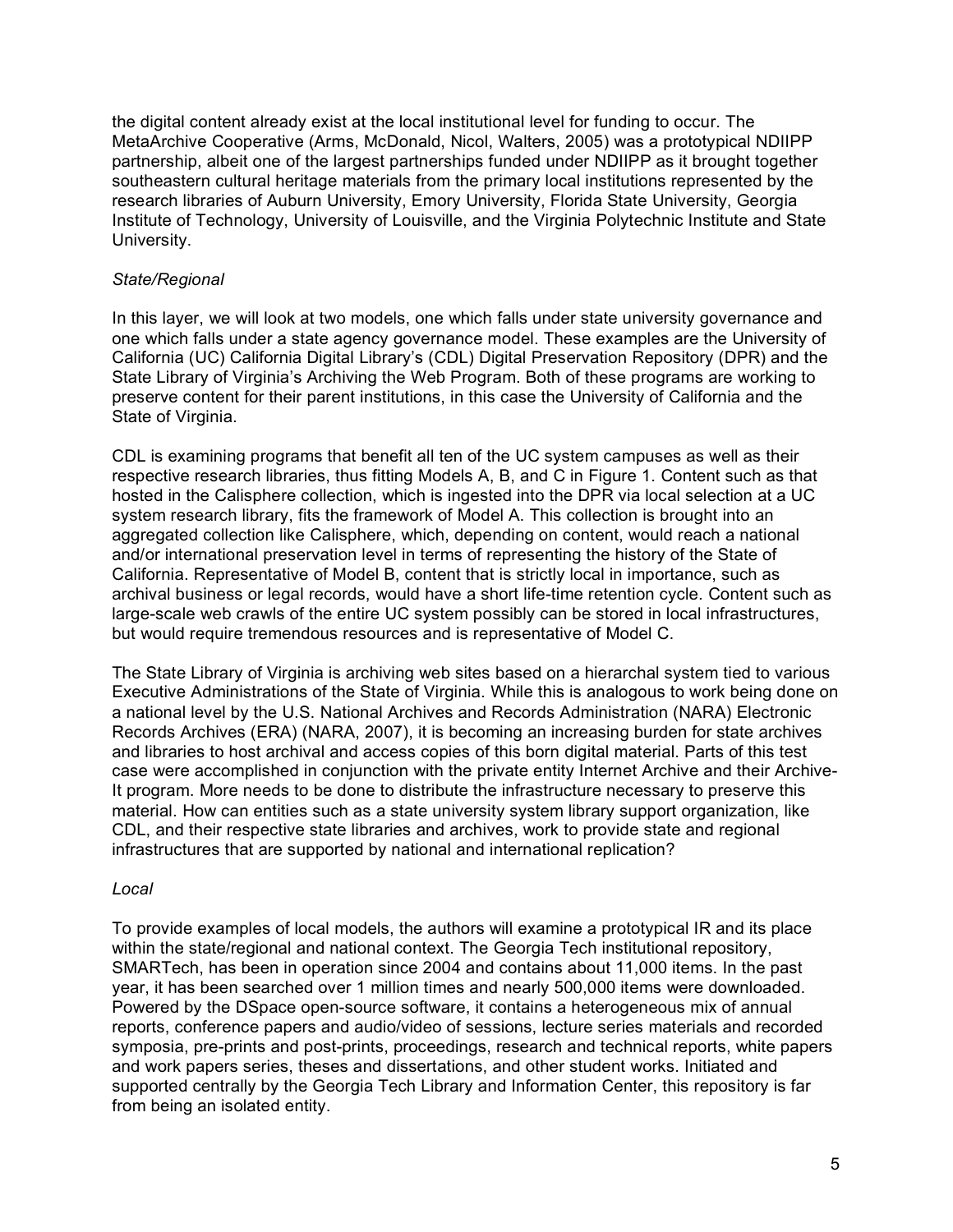SMARTech is enmeshed in many other technology infrastructures, ranging from being harvested by a statewide repository (GKR) and utilities like Google Scholar and OAIster to being preserved through the MetaArchive Preservation Network, built by the MetaArchive Cooperative, an LC/NDIIPP partnership. Metadata for SMARTech content will appear in a newly planned statewide institutional repository, the Galileo Knowledge Repository (GKR) (Jannik, Graham, Spasser, 2005). The GKR effort, which is being led by the University of Georgia, Georgia State University, the Medical College of Georgia, and Georgia Tech (under the aegis of the University System of Georgia), will further integrate SMARTech content at the state university system level and represent the type of arrangement shown in Model D of Figure 1. A private, regional approach to digital preservation has been implemented since 2004 for SMARTech. The content is harvested via a modified form of the LOCKSS software and is distributed and replicated in the six-university MetaArchive Preservation Network, the first established LOCKSS private network. The organizational and sustainability model of the MetaArchive Cooperative is described as a "non-governmental, private network" in more detail below.

#### *Non-Governmental and Private*

The models and examples described above indicate federated digital preservation activities at the international, national, state/regional, and local levels. In addition to these, there are several federations that have formed following a different model, one supported by a nonprofit status within the United States. These organizations are focused on digital preservation but have based their governance models around the type of nonprofit status entity that has proven successful with the open source software development community (ASF, 2007). These are often referred to as private or non-governmental member-based organizations. They frequently are comprised of like-minded organizations that want the freedom of working in a collaborative environment outside of the bounds of a typical university or library setting. Three prime examples of this type of organization within the digital preservation community are the LOCKSS Alliance (LOCKSS, 2007), the DSpace Foundation (Walker, 2006), and the LC/NDIIPP partnership known as the MetaArchive Cooperative and its nonprofit management entity, the Educopia Institute (Educopia Institute, 2007).

In order to provide sustainability for the MetaArchive Collaborative outside of the NDIIPP infrastructure, the members have formed a nonprofit private (U.S. 501(c)(3) nonprofit corporation) entity called Educopia (Walters, 2006).

The mission of the MetaArchive/Educopia Cooperative's Preservation Network is to:

*"…create an enduring and stable, geographically dispersed archive of digital materials pertaining to the American South that can, if necessary, be drawn upon to restore collections at the originating institutions." (Educopia Institute, 2007)*

Once the MetaArchive Cooperative was initiated, its steering committee began investigating how to sustain the Cooperative's organizational and technological models. The partnership with LC/NDIIPP gave the MetaArchive access to a wide variety of financial and human resources and placed its work within the context of a national digital preservation agenda. Access to the other NDIIPP and DIGARCH research project partners has supported the MetaArchive's work and helped spur on its innovations.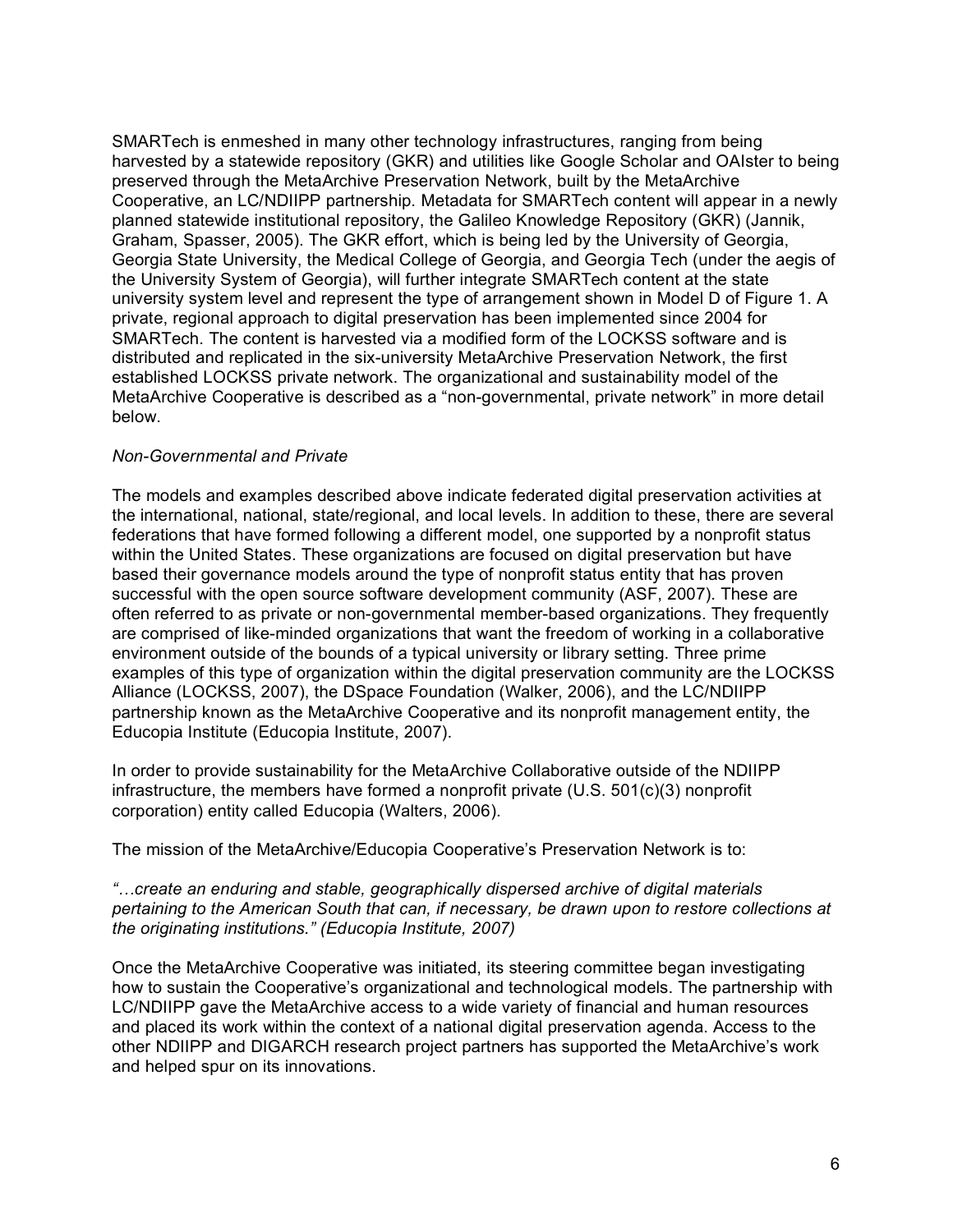To achieve a measure of organizational structure and sustain the MetaArchive's activities, a cooperative charter for the MetaArchive has been developed and is supported by all institutions involved. The Charter details the types of partnerships supported by the MetaArchive Cooperative which include:

Sustaining Partners – develop and test the MetaArchive Preservation Network technology, operate a preservation node, and engage in activities that sustain the Cooperative as an organization

Preserving Partners – operate a preservation node, ingest collections from partner institutions, and make the node available for testing. (Development and Preservation partners currently are comprised of the original MetaArchive partners).

Contributing Partners – as cultural memory institutions, possess digital content to preserve via the MetaArchive Preservation Network. They contribute fees for this service and do not operate a node.

The Cooperative Charter further addresses the MetaArchive Cooperative's organization, governance, and communication structures. These are largely accomplished through committees, which include the steering, content, preservation, and technical committees. Individual representatives from partner institutions serve fixed terms on the committees, ensuring broad participation in MetaArchive activities. The Charter also details the services provided to partners, including digital preservation (network development and maintenance, content ingestion, and retrieval), format migration, digital collection disaster recovery, digital preservation network consulting, and LOCKSS services. Lastly, the Charter also includes technical specifications for the MetaArchive Preservation Network that development and preservation partners must follow and a copy of the memorandum of understanding between the six universities. After reaching consensus on the Cooperative's basic organizational and operational structure, the issues of organizational sustainability and technological growth and innovation became the next focus of the steering committee.

Three aspects of sustainability are chiefly being considered: the continuing need for financial resources, the integration of MetaArchive work with other digital initiatives to inform the Network's continued development, and the need for an economically efficient management structure to support the activities. The partners realize these needs represent much more than the technical work on which they initially agreed. Subsequently, the steering committee explored the idea of establishing a nonprofit management entity to host and guide the MetaArchive Cooperative. The result was the Educopia Institute, a nonprofit organization that provides oversight for the Cooperative and for other future digital projects. The intention of Educopia is to provide a low-cost, low-overhead conduit for completing digital library and scholarly communications projects that will advance the digital preservation infrastructure needed to support modern research, teaching, and learning. Educopia's five-member board of directors, which have MetaArchive representation through two officers from Emory and Georgia Tech, will review new projects, collaborations, awareness-building activities, and funding possibilities that will advance digital preservation and broader stewardship goals.

#### **Management and Organizational Skills for Digital Curators**

In light of the federated governance models described, what skills do digital curators need to initiate and sustain digital preservation federations?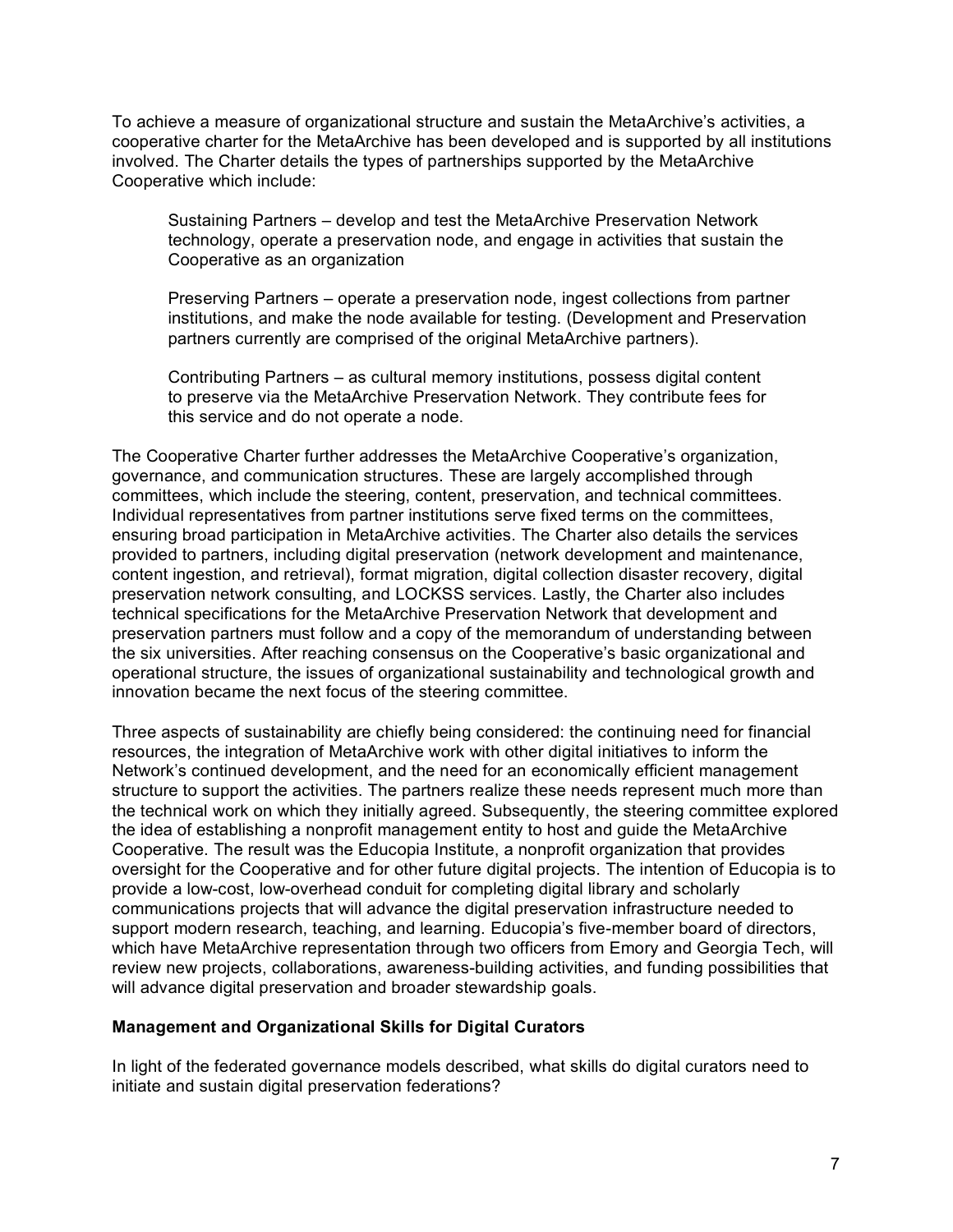Beyond the realm of technical skills required to actually "curate" digital collections, there are many organizational and relationship-building skills that are an absolute. In many instances, depending on how much a library can afford to invest in local digital curation, this organizational role may be the only position a curator holds and everything else may be outsourced to federations at the state, regional, or national level. Increasingly, digital preservation work is carried out in consortially-based arrangements or locally in repurposed staffing and workflow (Merrill, Morrow and Roosa, 1991)(Kennedy, 2005). The central task becomes that of building an organizational structure that facilitates the technical work to be done: the fundraising required; and the research, development (NSF and LC, 2004), and standards-building that supports future digital curation activities (Walters, 2006).

Simply put, today's digital curators must be capable of relationship-building. They must be effective project managers and understand the technical requirements needed to reach out and engage and solicit potential partners. They must be able to describe the challenge at hand, visualize the future solution, and communicate it effectively to others. Once initial partners come together, this digital curator will need to facilitate discussions regarding the roles and responsibilities of each institution. This is always a delicate dance, making sure that each partner is integrating their strengths, while addressing their particular challenges. Trusting partners to help design your solutions can be tough. Diplomacy, persistent communication, and transparency are required to work through difficult issues and see that the relationship is beneficial.

There are many other highly desired skills, such as the ability to lead or interact firsthand in fund-raising initiatives and garner other resources through persuasive communication. Project management skills in a highly diffuse and complex collaborative setting involving emerging technologies are paramount. Also, keeping in mind the crucial importance of knowledge sharing throughout the project, both internally and with external groups who are focused on similar issues, will help greatly as federation members strive for new and successful technical approaches. The 21<sup>st</sup> century digital curator is a renaissance person, both technical and intensive, but who thinks expansively and is people-oriented. This type of curator fosters collaboration by regarding human resources and seeing the value in joint efforts. Only with this complete set of skills will they be able to construct the preservation federations necessary to meet current and future challenges to the longevity of digital information.

In Figure 2, we have taken the model for a digital curation manager and mapped it into a diagram, showing the typical influx of knowledge, skills, and training as applied to organizations involved in managing digital repository infrastructures. In addition to technical documentation and policy planning, of prime importance is an ability to build internal institutional knowledge of the ongoing long-term collaborations that are supporting the digital curation lifecycle. Training both internally and from external hires must come from multidisciplinary areas of archival studies, library science, information science, computer science, and computational science.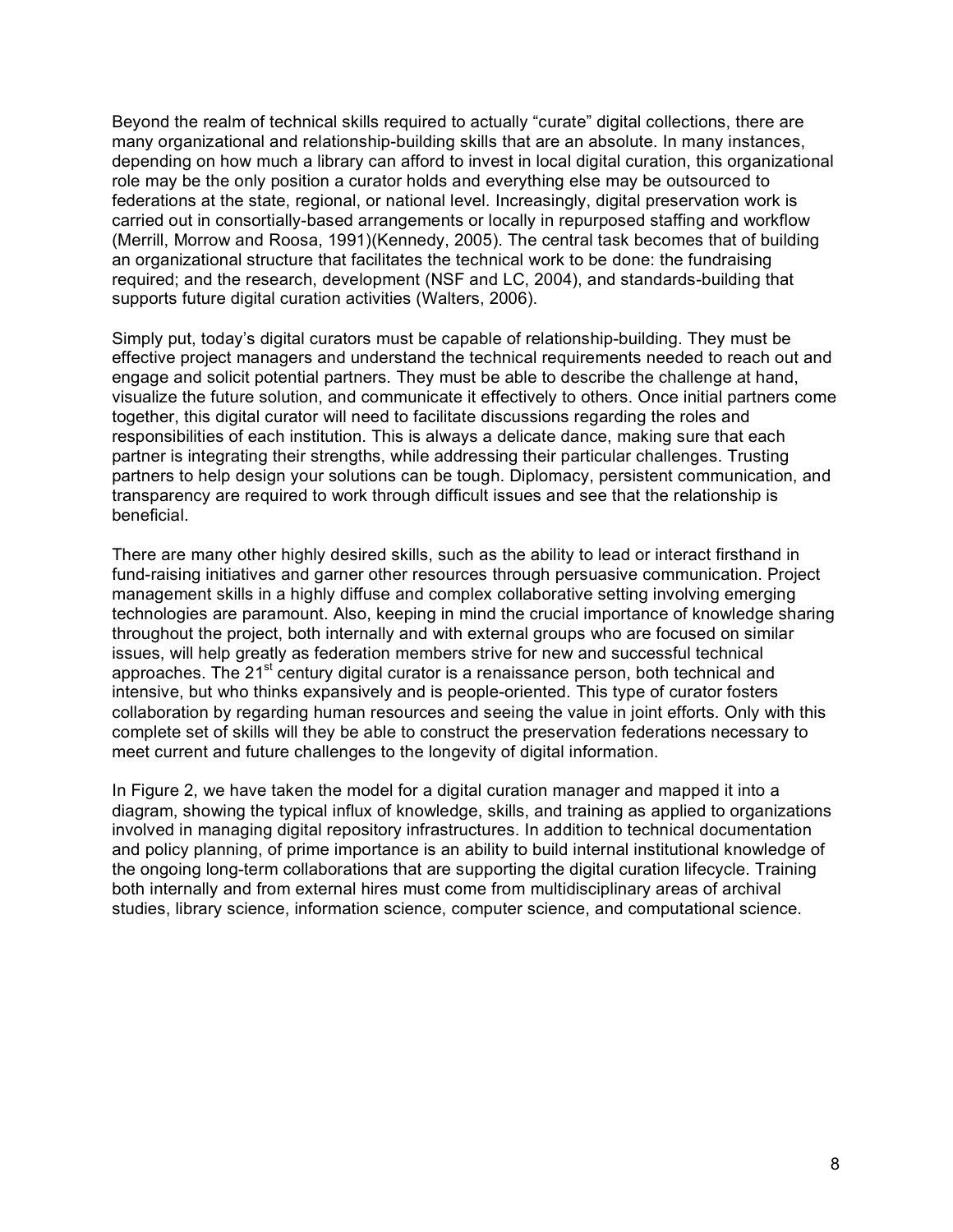

#### **Digital Curation Management Lifecycle**

**Figure 2** – Adapted from Winch (1998), Figure 2 illustrates how critically important it is that collaboration and networking skills be reinvested into local digital preservation management.

#### **Conclusions**

Sustainability of our many digital preservation initiatives must be tied to our known cultural heritage organizations for long-term preservation. That being said, it is clear that no one institution will be able to support every piece of the digital preservation agenda (Rusbridge, 2006). Having institutions which specialize in one area and then federate their services with others is one way to address this issue. Accurate models for ongoing costs of digital preservation are still at an early stage (Chapman, 2003)(Moore, 2007). Currently, it is unknown whether the institutions we will rely on to provide overall digital curation and preservation infrastructure are sustainable. Having diverse strategies that involve many different collaborations and partnerships (Lavoie and Dempsey, 2004) will ensure a diversity of practices offering preservation that at a minimum matches expectations from print curation models. Offering multiple copies of digital information curated in different ways, creating collaborative efforts with nonprofit oversight, like the Educopia Institute, or cultural heritage oversight and hiring and supporting personnel with the necessary digital curation skills, will help to provide the best chance for long-term access to digital information in the event of methodological or technical failures.

#### **Acknowledgements**

Mr. McDonald's involvement with this work was partially funded by the National Archives and Records Administration (NARA) and the National Science Foundation (NSF). Views and conclusions contained in this report are the authors' and should not be interpreted as representing the official opinion or policies, either expressed or implied, of the Government, or any person or agency connected with them.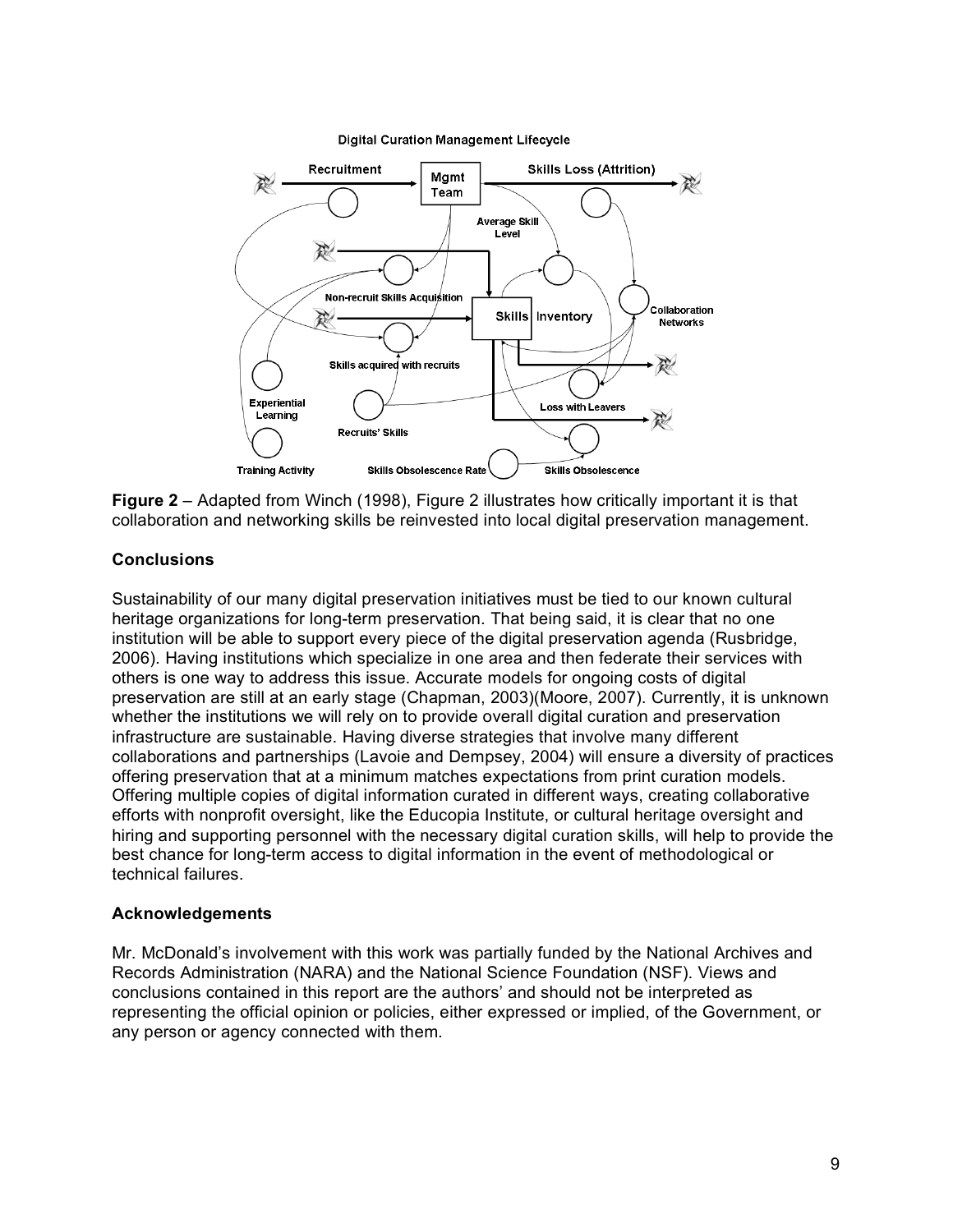Both authors wish to acknowledge NDIIPP funding from the Library of Congress, which has furthered the governance and sustainability work that has been accomplished by the MetaArchive Cooperative as well as by the MetaArchive partner institutions (Auburn University Libraries, Emory University Libraries, Florida State University Libraries, Georgia Institute of Technology Library and Information Center, University of Louisville Libraries, and the Virginia Polytechnic Institute and State University Libraries).

#### **References**

Apache Software Foundation (ASF) (2007). FAQ on the Apache Software Foundation. http://www.apache.org/foundation/faq.html

Arms C., R.H. McDonald, L. Nicol and T. Walters (2005). Building a Collaborative Digital Preservation Network: NDIIP and the METAARCHIVE Experience. *Proceedings of the Educause 2005 Annual Conference*. http://www.educause.edu/LibraryDetailPage/666?ID=EDU05199

Barton, M. and J. Walker (2003). Building a Business Plan for DSpace, MIT Libraries' Digital Institutional Repository. *Journal of Digital Information*, 4(2). http://jodi.tamu.edu/Articles/v04/i02/Barton/

Beagrie, N., and D. Greenstein (1998). A Strategic Policy Framework for Creating and Preserving Digital Collections. Version 5.0 (Final Draft). ELib Supporting Study, p. 3. London: Library Information and Technology Centre, South Bank University. http://www.ahds.ac.uk/about/publications/index.htm

Chapman, S (2003). Counting the Costs of Digital Preservation: Is Repository Storage Affordable?.*Journal of Digital Information*, 4(2), 1-15.

http://jodi.tamu.edu/Articles/v04/i02/Chapman/chapman-final.pdf

Educopia Institute (2007). Website of the Educopia Institute. http://www.educopia.org

Educopia Institute (2007). MetaArchive Cooperative Charter. http://www.metaarchive.org/pdfs/MetaArchiveCharter0906.pdf

Hedstrom, M. and S. Montgomery (1998). Digital Preservation Needs and Requirements in RLG Member Institutions. Mountain View CA: RLG.

http://www.rlg.org/preserv/digpres.html

International Internet Preservation Consortium (2007). Website of the IIPC. http://www.netpreserve.org

Jannik, C. T. Graham, and M. Spasser (2005). Institutional Repositories. Proceedings of the Georgia COMO Conference. http://hdl.handle.net/1853/11081

Kennedy, M. (2005). Reformatting Preservation Departments: The Effect of Digitization on Workload and Staff. College and Research Libraries, 66(6), 543-551.

Lavoie, B. and L. Dempsey (2004). Thirteen Ways of Looking at...Digital Preservation. *D-Lib Magazine*, 10(7/8). http://www.dlib.org/dlib/july04/lavoie/07lavoie.html

LeFurgy, W. (2005). Building Preservation Partnerships: The Library of Congress National Digital Information Infrastructure and Preservation Program. Library trends, 54(1), 163-172.

LOCKSS Alliance (2007). LOCKSS Alliance Website. http://www.lockss.org/lockss/LOCKSS\_Alliance

Moore, R.L., J. D'Aoust, R.H. McDonald, and D. Minor (2007). Disk and Tape Storage Costs Models. Proceedings of the 2007 IS&T Archiving Conference.

Moore, R.W., F. Berman, B. Schottlaender, A. Rajasekar, D. Middleton, and J. JaJa. (2005). Chronopolis: Federated Digital Preservation Across Time and Space. Proc. of the IEEE-CS International Symp. on Global Data Interoperability, p. 171.

Merrill-Oldham, J., C. Morrow, and M. Roosa (1991). *Preservation Program Models: A Study Project and Report*. Washington: Association of Research Libraries.

National Archives and Records Administration. (2007). Electronic Records Archives Website. http://www.archives.gov/era/